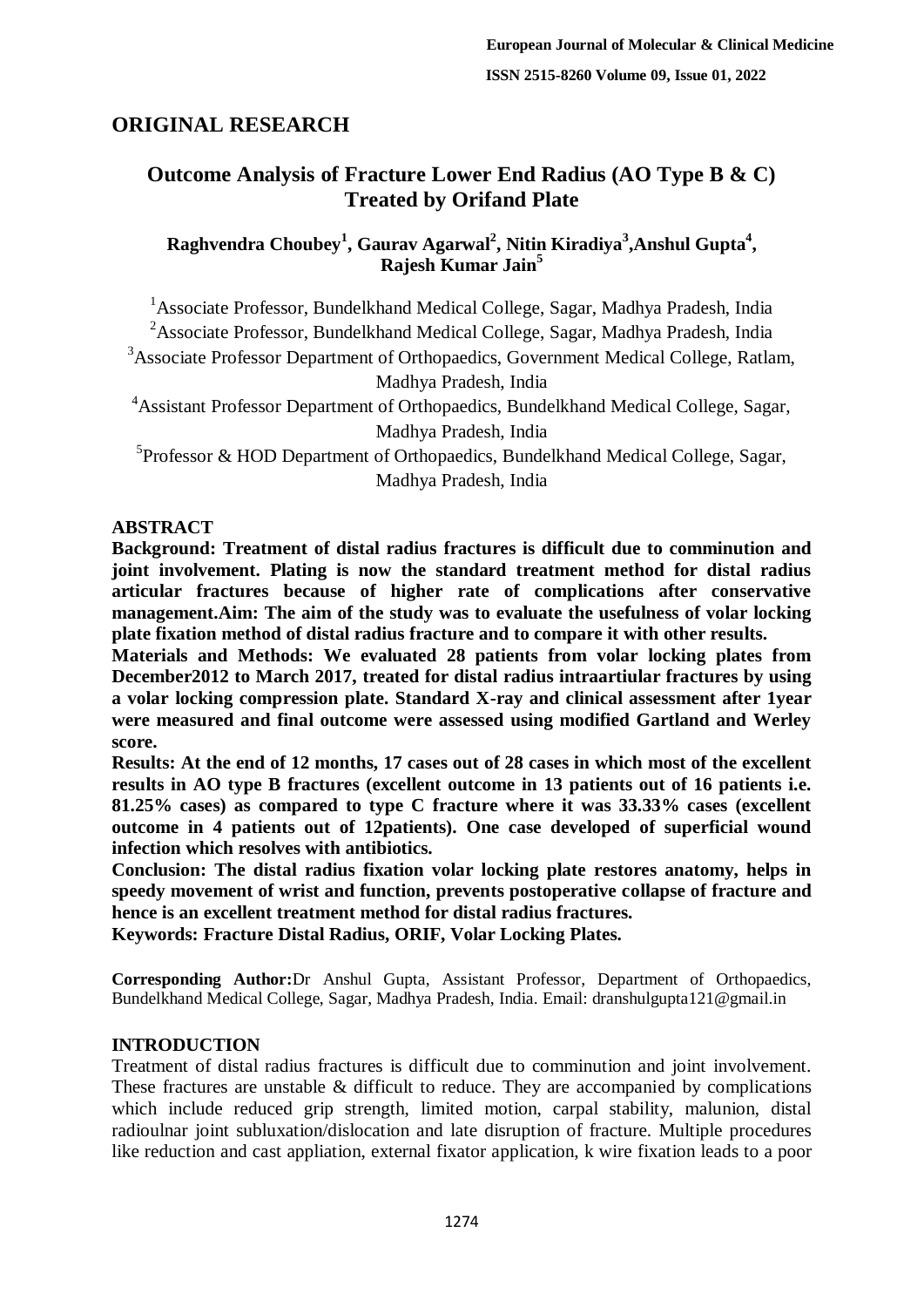functional outcome. The resulting deformity of the wrist causes pain, movement limitation and wrist joint arthritis .<sup>[1-7]</sup>

Restoration of normal alignment and articular surface, with a stable fixation and/or bone grafting can be difficult, but it is needed for a good functional outcome. The fracture reduction directly correlates to the outcome. The plate reconstruction offers fracture reduction directly as well as a stable fixation. Another important benefits are early post-operative mobilization and rehabilitation. With the use of Lock Compression Plate (LCP), small bone piece can be held together. Thus, this study aims to evaluate the role of the volar plate fixation as the treatment method of choice for distal radius fractures and compare it with other results.[7-9]

### **MATERIALS & METHODS**

Duration & Place of study :35 cases of fracture distal end radius operated by open reduction and internal fixation by volar locking plates from December 2012 to March 2017 in our institution were reviewed who fulfilled the inclusion criteria. 7 patients were lost in followup. Hence records of a total of 28 cases were available for this study.

#### **Type of study randomized prospective study**

**Inclusion criteria:** Adults(age>18yrs and < 60yrs), AO type B&C, Displaced intra articular fracture distal radius with 1) volar or dorsal angulation of  $>100,2$ ) radial inclination <150, 3) Intraarticular step off >2mm, 4)>5 mm of shortening by ulnar variance on the posteroanterior radiographic view, fractures < 3 weeks old.

**Exclusion criteria:** Unfit for anesthesia, skeletal immaturity, pathological fractures, compound fractures, polytrauma, known alcohol or drug dependency, inability to participate in the study, neuromuscular disorder & Inflammatory arthritis. Patients participating in other clinical trials of a drug or device were also excluded.

**Consent:** Written consent was obtained from the relatives of patients after explaining them the nature and purpose of the study. They were assured that confidentiality would be strictly maintained. The option to withdraw from the study was always open.

**Methodology:** The mean age of 20 male patients and 8 female patients was 36.86years (Range from 18-56 years). The most common mechanism of injury was a fall on outstretched hand. Nineteen patients had their dominant limb fractured. Fracture radius was classified by the AO Classification system as follows: Type B1 in 3 cases, B2 in 2 cases, B3 in 11 cases, C1in 6 cases, C2 in 3 cases and C3 in 3 cases. Most cases were surgically treated within first week of the injury(range 0-14 days).

**Surgical Procedure:** Patient were taken up for open reduction and fixation with Anatomically contoured Volar locking plate. Of the 35 patients, 15 underwent Surgical fixation under general anesthesia while remaining 20 underwent brachial plexus block. The procedure was done in supine position. A Pneumatic tourniquet was used in all cases. Using the standard Volar (Henry's) approach, intermuscular plane was developed between brachioradialis& FPL. Radial and distal borders of the pronator quadratus muscle were elevated and retracted. Fracture site was exposed subperiosteally.

Fracture fragments were curetted and anatomic reduction achieved with the help of manual distraction, intrafocal leverage, or dis-engaging the fracture. Temporary fixation by Kirschner wires was done. Volar locking plate was fixed and confirmed in C Arm machine. Additional stabilization, if found necessary, was done either with k-wires. After fixation, pronator quadrates muscle was attached to its insertion with absorbable sutures. Postoperatively plaster splint was applied in supination and 100-150 palmar flexion till suture removal. Active and passive finger motion exercises were encouraged post operatively. Post-operatively.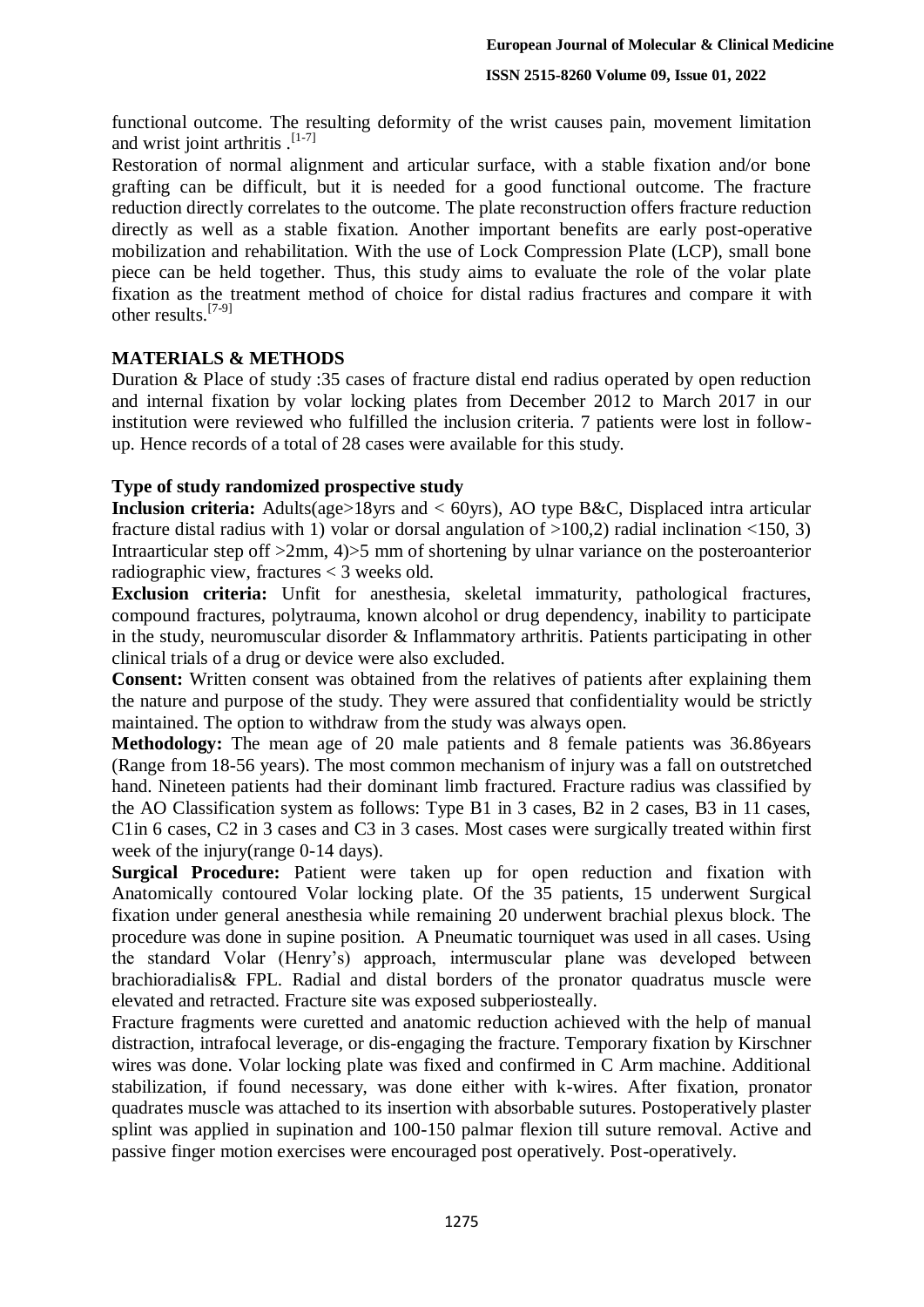#### **ISSN 2515-8260 Volume 09, Issue 01, 2022**

Sitting up in the bed was allowed once the brachial block effect was over. 1st check dress was done on day 2 &Post-operative X Ray was taken. On the 5th postoperative day the patient was discharged after 2nd check dress. Stitch removal was done usually on  $11^{th}$ Post-operative day and splint was removed. Patients were started on wrist and finger range of motion exercises. Both active as well as passive movements were encouraged. Prayer stretch for extension of the wrist, passive flexion, Forearm rotation for supination/pronation, Grip strengthening by ball in the hand exercises, Grasping, opposition and pinch exercises, Elbow flexion and extension, Shoulder flexion, abduction and extension exercises were taught by a physiotherapist and encouraged. Weight lifting was prohibited for at least 12 weeks after operation.

**Follow up:** All patients were followed up at 1month, 3 months, 6 months, and 1 year postoperatively. At the time of each visit of patients, anteroposterior and lateral view X rays of both wrists were done. They were assessed for reduction and bony union, volar tilt, radial inclination, radial height, and ulnar variance. Range of motion was evaluated at each visit.

**Scoring System:**Scoring was done by modified Gartland and Werley scoring system. Gartland&Werley's score improved in due course of time at final follow up mean Gartland&Werley score was around 2 which was excellent. [Figure 2]. Poor results can be because of poor reduction of fracture fragments.<sup>[10]</sup>



### **RESULTS**

**Figure 1: Average Movements at wrist gained with time**

Patients were traced for a minimum duration of one year. (range: 12-24 months). Radiographic parameters assessment revealed average radial height, radial inclination, ulnar variance and palmar tilt, calculated at one to three months was found to be  $8\pm1$ .mm,  $17\pm4$ degrees,  $-0.1\pm0.6$  mm, and  $7\pm5$  degrees respectively. At the end of 12 month of visit, the average radial height, radial inclination, ulnar variance, and palmar tilt changed to  $8\pm1.2$  mm, 17 $\pm$ 4 degrees,  $-0.1\pm1.9$  mm, and 7 $\pm$  5.1 degrees respectively.

No significant difference x-ray parameters were noted at the end of 12month follow-up, indicating no further appreciable collapse of fracture and maintained reduction in due course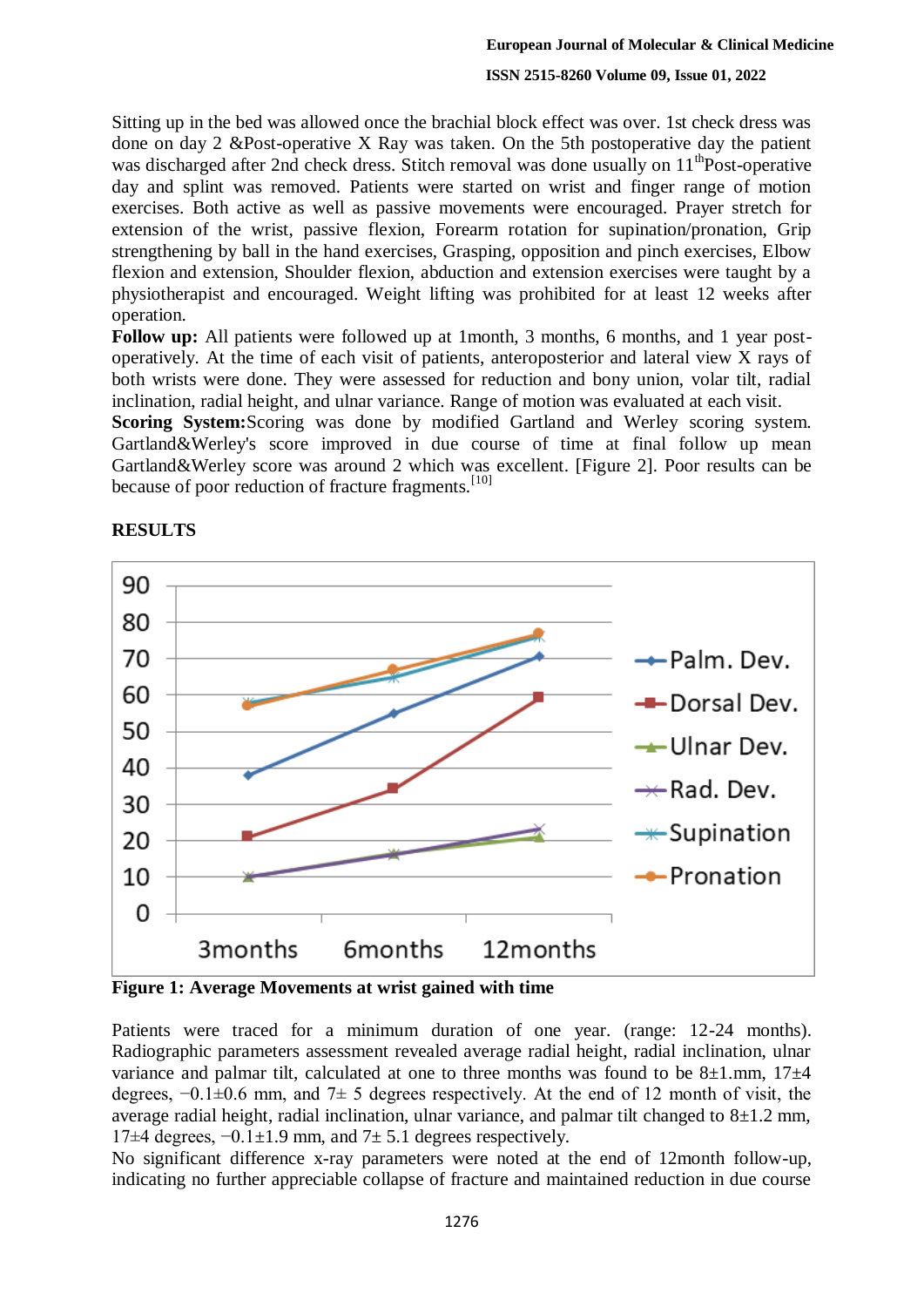### **ISSN 2515-8260 Volume 09, Issue 01, 2022**

of time. The flexion at the end of 12month of follow-up was  $60\pm 9$  degrees and extension  $50±10$  degrees. The average supination was  $77±11$  degrees and pronation  $84±5$  degrees at 12month of follow-up as shown below. [Figure 1] 90% of patients reported pain grading on the visual analog scale one or less than one at 12 weeks and at final follow-up.



**Figure 2: BAR DIAGRAM showing AO subtype and functional outcome**

# **In our series; [Figure 2] At the final follow-up,**

- Excellent results in 17 cases out of 28 cases in which most of the excellent results in AO type B fractures (excellent outcome in 13patients out of 16patients i.e. 81.25% cases) as compared to type C fracture where it was 33.33% cases (excellent outcome in 4 patients out of 12 patients).
- Good results in 6cases out of 28 cases out of which mostly patients were AO type C fractures.
- Fair results in 3 cases out of 28 cases.
- Poor results in 2 cases out of 28 cases which were in AO type C fractures.
- So plating has a better outcome in AO type B fractures, While equivocal results in type C fractures.
- One patient developed superficial skin infection on the 5th postop day which was resolved around the 10th postoperative day and the rest of the period was uneventful. So overall complication was reported in one patient. None of the case had any nerve palsy, tendon rupture, nonunion or implant failure.

### **Statistical Analysis**

The collected data was summarized by using frequency, percentage, mean & S.D. To compare the qualitative outcome measures Chi-square test or Fisher's exact test was used. To compare the quantitative outcome measures, Independent t test was used. If data was not following normal distribution, Mann Whitney U test was used. SPSS version 22 software was used to analyse the collected data. p value of  $\langle 0.05 \rangle$  was considered to be statistically significant.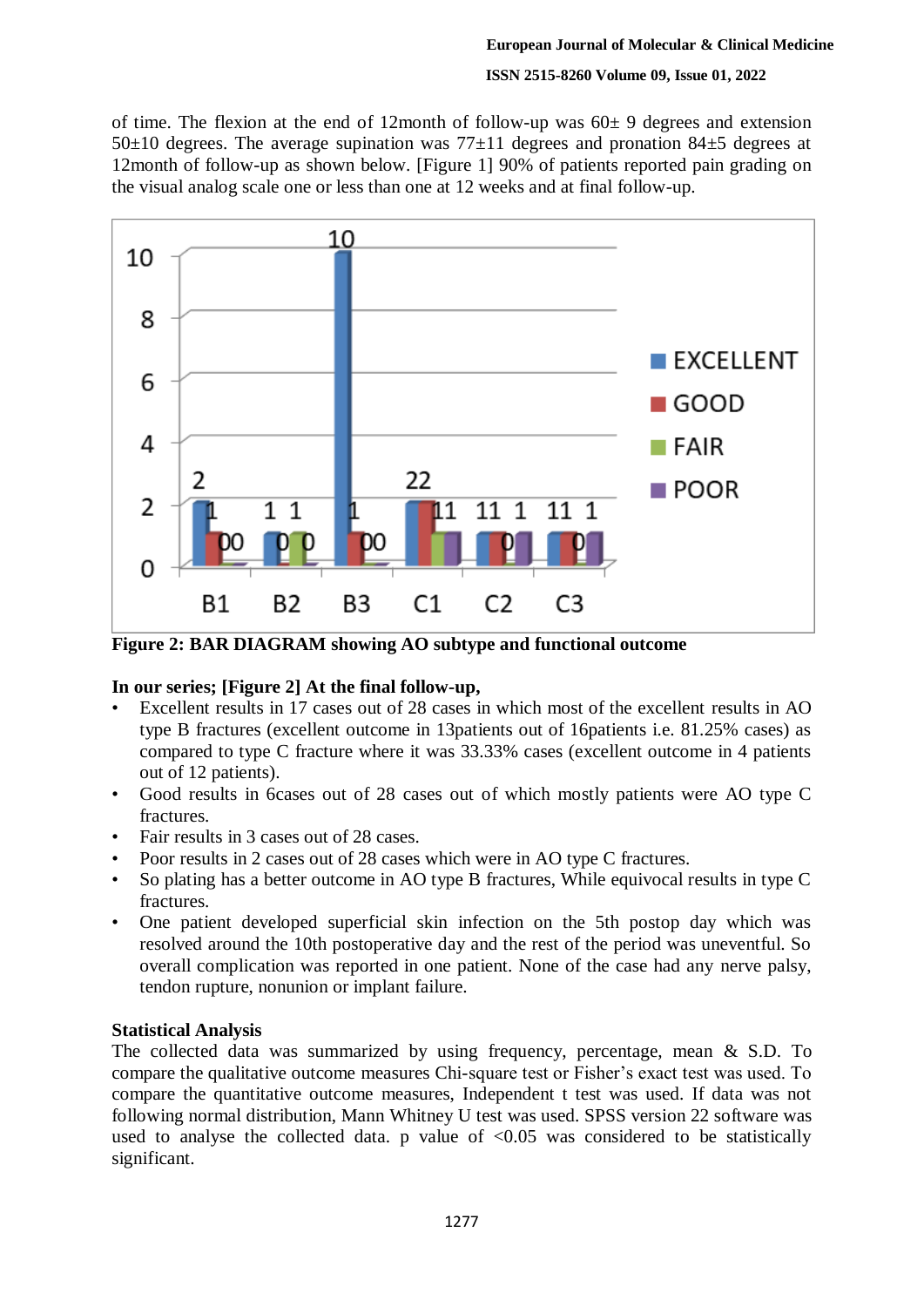### **DISCUSSION**

Stable fixation along with joint surface reduction is the primary goal in the treatment of distal radius fractures. Secondary goal is to prevents secondary arthritis and poor functional outcome. Various treatment modalities for distal radius fracture fixation includes close/open reduction and cast application, k-wire fixation, external fixator, plates application. Volar plate approach offers spacious distal radius suitable for implant fixation. Also, its application technique is relatively simple and prevents damage to the blood supply which is important for bony union. Locking plates are especially useful in osteoporotic fractures to prevent fracture collapse. The single unit plate and screw locking construct holds and supports the bony fragments. Plating offers direct visualization of fracture fragments helpful in anatomy restoration, early mobilization and hence early and better return of wrist function and hence reduce morbidity.[11-12]

Numerous complications are described with plating which includes risk of infection, tendon irritation, tendon rupture requiring implant extraction in few cases.The pronators quadrates muscle act as a barrier to minimize flexor tendon irritation.In our study, pronation improved more rapidly as compared to supination. While both returned to near normal at the end of final visit. No significant collapse of the fracture occurred at the end of 12 month. Our results compared favorably with existing literature. In 2010 Gerald Gruber et al reported >90% of patients had excellent to good results by Gartland and Werley score after plate fixation of distal radius.<sup>[13,14]</sup>

Sharma H et al studied outcomes and complications of fractures of distal radius (AO type B and C): volar plating versus nonoperative treatment. The range of movement, grip strength, functional outcome scores and radiological parameters were compared. Range of movement and functional scores were significantly ( $p < 0.001$ ) better in the volar plating group, but the difference in ulnar variance and radial and ulnar deviation was insignificant as compared to the nonoperative group. At 24 months follow-up, the nonoperative group had significantly more cases with malunion, articular incongruity and osteoarthritis.In cases of AO type B or C fractures of the distal radius, volar locked plating provides anatomical stable fixation and early mobilization with better clinico-radiological outcome as compared to conservative treatment. $^{[15-17]}$ 

Piuzzi NS et al analyzed the clinical and radiologic outcomes in the elderly patients with AO type C DRF treated with volar locking plate (VLP). Mean follow-up was 28 months. Outcome assessment included range of motion, grip strength, VAS pain, Mayo Clinic Score, and DASH score. Analysis of pre- and postoperative radiographs was performed. Complications were recorded. Five (7%) patients required plate removal.The treatment of articular DRF (AO type C) with VLP in the elderly patients achieved greater than 90% of the wrist range of motion and grip strength with no residual pain in greater than 90% of the patients.<sup>[18]</sup>

Gerald G et al hypothesized that volar locked plate fixation of AO type C2 or C3 fractures could effectively maintain radiographic reduction as shown by comparison of immediate postoperative alignment and that seen after more than 12 months' follow-up. The main outcome measures were volar tilt, radial inclination, radial length, and articular incongruity were radiologically assessed immediately postoperatively and at the time of final follow-up .Conclusion was that the treatment of intra-articular fractures of the distal radius with a volar locked plating system is associated with a small but statistically significant loss of volar tilt and radial inclination upon comparison of immediate postoperative alignment with that seen after more than 12 months' follow-up.<sup>[19]</sup>

Roh YH et al too did a randomized comparison of volar plate and external fixation for intraarticular distal radius fractures.They evaluated functional assessments (wrist range of motion, grip strength, and Michigan Hand Questionnaire) at each patient visit and measured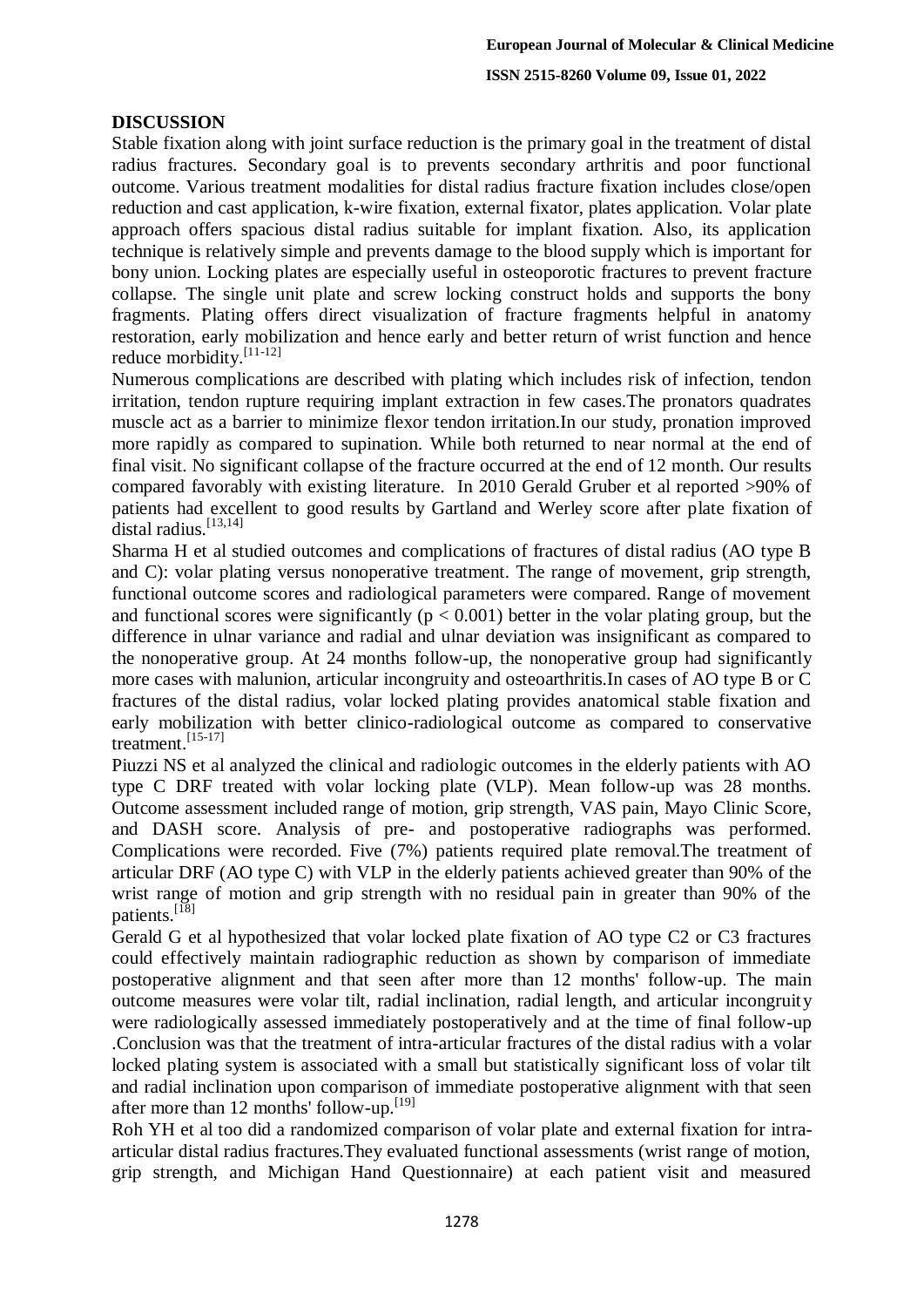#### **ISSN 2515-8260 Volume 09, Issue 01, 2022**

radiographic assessment (radial inclination, volar tilt, ulnar variance, and articular congruity) at 12 months.These results for functional recovery after distal radius surgery offer insight into treatment decisions and interpretations of treatment outcomes for patients with comminuted intra-articular distal radius fractures.[20]

Jeudy J et al did treatment of complex fractures of the distal radius in a prospective randomised comparison of external fixation 'versus' locked volar plating. The clinical results on the Green and O'Brien rating were significantly better in the ORIF group than in the EF group ( $p < 0.01$  at 6 weeks,  $p < 0.05$  at 6 months). Nevertheless, open reduction and volar plating did not yield better subjective results than EF. However, although not statistically significant, patients treated by ORIF seemed to resume their usual activities quicker than those treated with EF, suggesting that this technique may be adapted to a greater extent in the case of active, young individuals. Similar results are seen in our study too. Another study by David H. Wei. Et al (2009), reported better DASH scores after locking volar plate fixation comparable to our study.Anatomical reduction and stable internal fixation is the primary goal of treatment for intrarticular distal radius fracture.<sup>[21]</sup>

Grewal R did a randomized prospective study on the treatment of intra-articular distal radius fractures: open reduction and internal fixation with dorsal plating versus mini open reduction, percutaneous fixation, and external fixation. Objective, subjective, and radiographic outcomes were assessed at 2 weeks, 4 to 6 weeks, 10 to 12 weeks, 6 months, and 1- and 2 year intervals. The groups were equal with respect to age, gender, fracture subtype, and number of workers' compensation cases.The dorsal plate group showed a significantly higher complication rate compared with the external fixator group; thereforeenrollment in the study was terminated. The dorsal plate group also showed statistically significant higher levels of pain, weaker grip strength, and longer surgical and tourniquet times. Based on these results we cannot recommend the use of dorsal plates in treating complex intra-articular fractures of the distal radius. This study is in contrast to our study result.<sup>[22]</sup>

Bajwa AS et al during treatment of unstable distal radius fractures compared non-invasive dynamic external fixator versus volar locking plate and saw functional and radiological outcome in a prospective case-controlled series. The outcome measures included demographic details, injury mechanism, AO fracture type, risk factors, body mass index (BMI), ulnar styloid fracture and dorsal comminution, radiographs, grip strength and DASH score. DRF treated with non-invasive external fixator can give functional results superior to ORIF at three-months and the trend is maintained at one and two-year post-operatively.<sup>[23]</sup>

#### **CONCLUSION**

Our study demonstrates that locking compression plate offers a good method of treatment for articular distal radius fractures. Reduction is maintained with lock compression plates in due course of time so that secondary displacement doesn't occur. Also, early return to functional activity can occur with vigorous physiotherapy. Based on our results, we opine that excellent functional outcome can be obtained in AO-type B fracture with volar locking compression plates. However, role of volar plating in AO-type C fracture is inconclusive and needs further studies to prove its role.

### **REFERENCES**

- 1. Ellis J: Smith's and Barton's fractures. A method of treatment. J Bone Joint Surg (B) 1965; 47-B, : 724-727.
- 2. Jose A, Suranigi SM, Deniese PN, et al. Unstable Distal Radius Fractures Treated by Volar Locking Anatomical Plates. Journal of Clinical and Diagnostic Research:JCDR.2017Jan;11(1):RC04-RC08. DOI: 10.7860/jcdr/2017/24114.9261. PMID: 28274009; PMCID: PMC5324454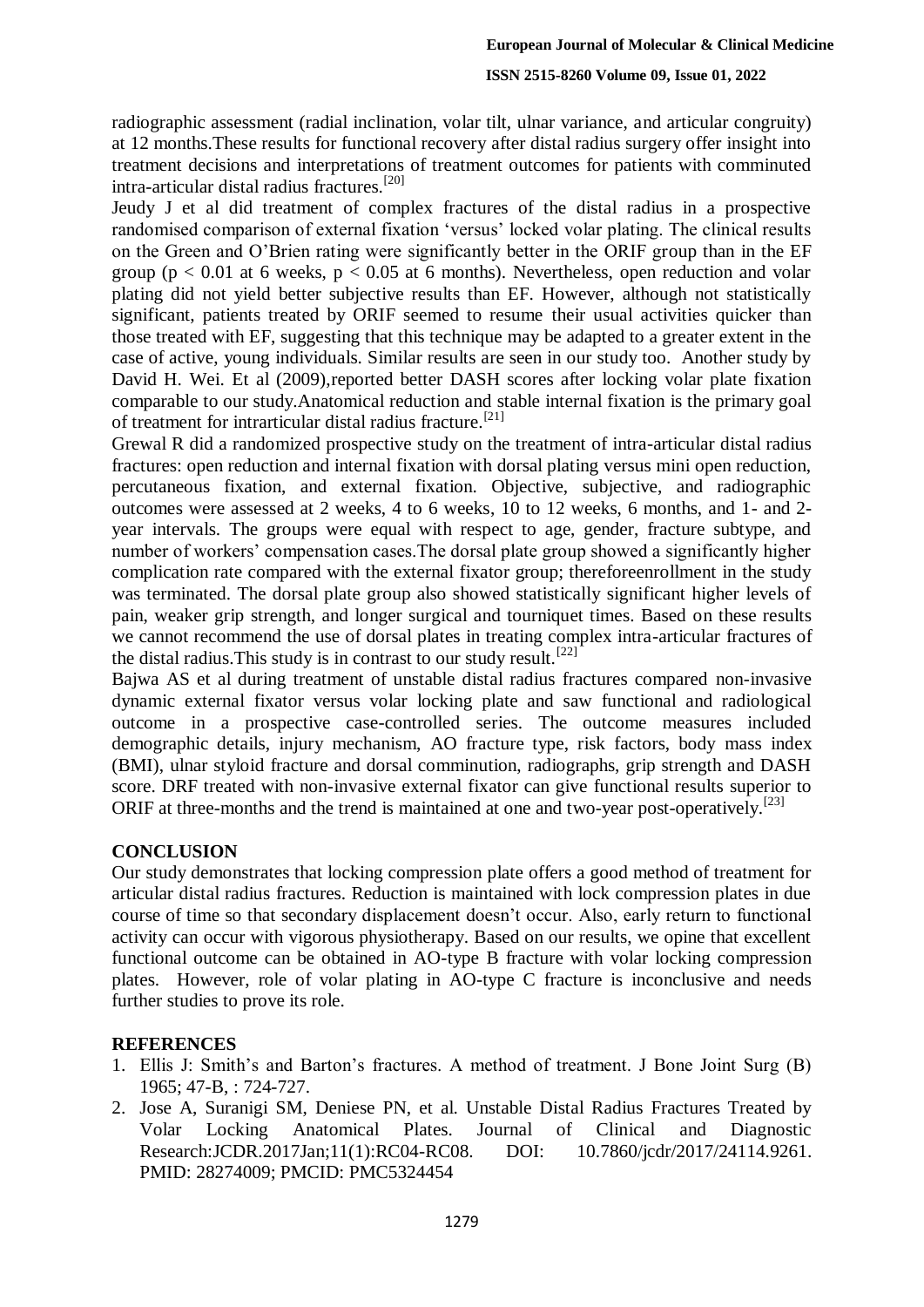- 3. Fowler JR, Ilyas AM. Prospective evaluation of distal radius fractures treated with variable-angle volar locking plates. J Hand Surg Am. 2013;38(11):2198–203.
- 4. Arora R, Lutz M, Hennerbichler A, Krappinger D, Espen D, Gabl M. Complications following internal fixation of unstable distal radius fracture with a palmar locking plate. J Orthop Trauma. 2007; 21(5):316–22.
- 5. Bentohami A, de Burlet K, de Korte N, van den Bekerom MP, Goslings JC, SchepNW. Complications following volar locking plate fixation for distal radial fractures:a systematic review. J Hand Surg Eur. 2014;39(7):745–54.
- 6. Jakob M, Rikli DA, Regazzoni P. Fractures of the distal radius treated by internalfixation and early function. A prospective study of 73 consecutive patients. JBone Joint Surg Br. 2000;82(3):340-44
- 7. Figi M, Weninger P, Liska M, Hofbauer M, Leixnering M. Volar fixed-angle plateosteosynthesis of unstable distal radius fractures: 12 months results. ArchOrthop Trauma Surg. 2009;129(5):661–69.
- 8. Lafontaine M, Hardy D, Delince P. Stability assessment of distal radius fractures.Injury. 1989;20(4):208–10.
- 9. Lindau T, Hagberg L, Adlercreutz C, Jonsson K, Aspenberg P. Distal radioulnarinstability is an independent worsening factor in distal radial fractures. ClinOrthopRelat Res. 2000;(376):229–35.
- 10. J. J. Gartland Jr. and C. W. Werley, "Evaluation of healed Colles' fractures," The Journal of Bone & Joint Surgery—American Volume, vol. 33, no. 4, pp. 895–907, 1951
- 11. F Leung, Yuan-Kun Tu, Chew WYC, and Chow SP: Comparison of external and percutaneous pin fixation with plate fixation for intra-articular distal radial Fractures. J Bone Joint Surg (Am)2008;90-A, 16-22
- 12. Wei J, Yang TB, Luo W, Qin JB, Kong FJ. Complications following dorsal versusvolar plate fixation of DRF: a meta-analysis. J Int Med Res. 2013;41(2):265–75.
- 13. Osada D, Viegas SF, Shah MA, Morris RP, Patterson RM. Comparison of differentdistal radius dorsal and volar fracture fixation plates: a biomechanical study. J Hand Surg Am. 2003;28(1):94-104.
- 14. Sonntag, J., Hern, J., Woythal, L., Branner, U., Lange, K. H. W., &Brorson, S. (2021). The Pronator Quadratus Muscle After Volar Plating: Ultrasound Evaluation of Anatomical Changes Correlated to Patient-Reported Clinical Outcome. Hand, 16(1), 32- 37.
- 15. Gruber G, M Zacherl, C Giessauf, M Glehr , F Fuerst, W Liebmann, K Gruber, and GA Bernhardt; Quality of life after volar plate fixation of articular fractures of the distal part of the radius; J Bone Joint Surg (Am) 2010; 92-A, :1170-1178.
- 16. Wei DH, Raizman NM, Bottino CJ, Jobin CM, Strauch RJ, Rosenwasser MP. Unstable distal radial fractures treated with external fixation, a radial column plate, or a volar plate. A prospective randomized trial. J Bone Joint Surg Am. 2009 Jul;91(7):1568-77. DOI: 10.2106/JBJS.H.00722. PMID: 19571078.
- 17. Sharma H, Khare GN, Singh S, Ramaswamy AG, Kumaraswamy V, Singh AK. Outcomes and complications of fractures of distal radius (AO type B and C): volar plating versus nonoperative treatment. Journal of Orthopaedic science. 2014 Jul;19(4):537-44.
- 18. Piuzzi NS, Zaidenberg EE, Duarte MP, Boretto JG, Donndorff A, Gallucci G, De Carli P. Volar plate fixation in patients older than 70 years with AO type C distal radial fractures: clinical and radiologic outcomes. Journal of Wrist Surgery. 2017 Aug;6(03):194-200.
- 19. Gerald G, Karl G, Christian G, Heimo C, Max Z, Florentine F, Alexander BG. Volar plate fixation of AO type C2 and C3 distal radius fractures, a single-center study of 55 patients. Journal of orthopaedic trauma. 2008 Aug 1;22(7):467-72.